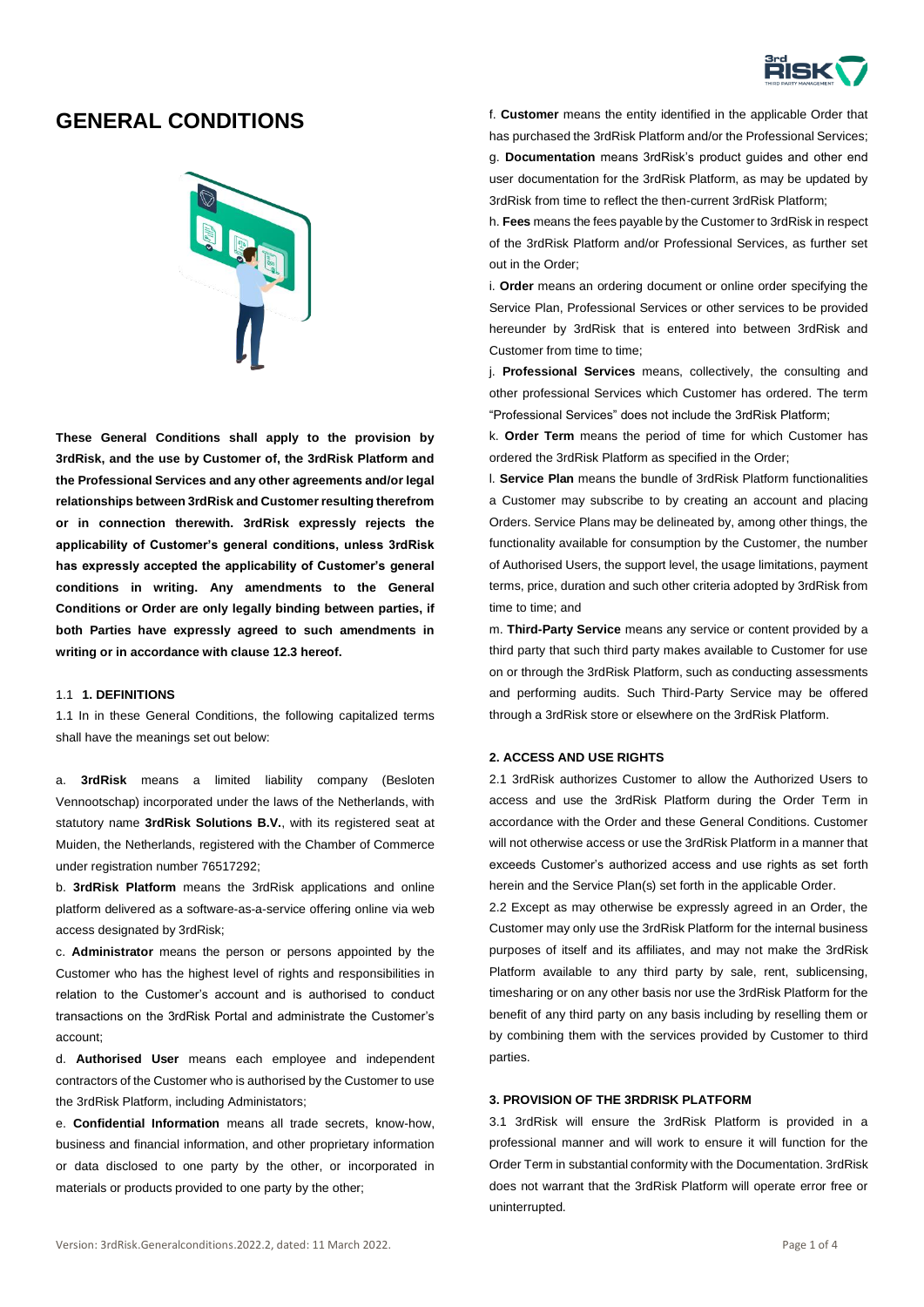

3.2 3rdRisk may temporarily suspend the 3rdRisk Platform in full or in part for the purpose of carrying out preventive, corrective or adaptive maintenance or for security reasons. 3rdRisk shall not suspend the 3rdRisk Platform for longer than necessary, and, to the extent practical given the circumstances, shall notify the Customer in advance.

3.3 3rdRisk reserves the right to suspend Customer's use of the 3rdRisk Platform in the event it reasonably suspects that Customer's use of the 3rdRisk Platform violates these General Conditions or the Order. 3rdRisk will first notify the Customer before suspension.

## **4. OWNERSHIP, USE OF DATA AND CONFIDENTIALITY**

4.1 3rdRisk retains all intellectual property rights embodied in (i) the 3rdRisk Platform, and (ii) all software, materials, data and Confidential Information of 3rdRisk made available to Customer via the 3rdRisk Platform or otherwise provided to Customer in connection with the 3rdRisk Platform or the Professional Services.

4.2 Customer grants to 3rdRisk the right to use the content stored by Customer on the 3rdRisk Platform for purposes of providing the 3rdRisk Platform. All right, title and interest in and to the content remains with the Customer.

4.3 Each party shall: (i) keep all Confidential Information strictly confidential, (ii) not disclose any Confidential Information to any third party without the prior written consent of the disclosing party, and (ii) only use and reproduce the Confidential Information for the performance of its obligations under the Order. These obligations shall not apply to any Confidential Information which: (i) at any times becomes public knowledge other than through breach hereof by the receiving party; (ii) can be shown by the receiving party to have been known to the receiving party prior to it being disclosed by the disclosing party to the receiving party; or (iii) is required to be disclosed or used by law.

## **5. SUPPORT, AVAILABILITY AND BACKUPS**

5.1 3rdRisk shall provide support to the Customer during the Order Duration, in relation to the 3rdRidsk Platform, in accordance with the support level specified in the Order. The availability of 3rdRisk support, the contact methods and the response times for each of the available support levels shall be set forth on the 3rdRisk website.

5.2 3rdRisk uses commercially reasonable efforts to maintain availability of the 3rdRisk Platform twenty-four (24) hours per day, seven (7) days per week, less any suspension pursuant to clause 3.2 hereof.

5.3 3rdRisk will perform regular backups of Customer Content, and provide routine and emergency recovery of Customer Content from its archives. The backup schedule will include at least weekly full backups and daily incremental backups. In the event of any loss or corruption of Customer Content, 3rdRisk shall use its commercially reasonable efforts to restore the lost or corrupted Customer Content from the latest backup of such Customer Content maintained by 3rdRisk. 3rdRisk shall not be responsible for any loss, destruction, alteration, unauthorized disclosure or corruption of Customer Content

caused by any third party that is not a supplier of 3rdRisk or otherwise connected to 3rdRisk.

# **6. AUTHORISED USERS**

6.1 Customer shall register at least one (1) individual as an Administrator. The functions of an Administrator shall include: (i) creating, editing and administrating the setup of Authorised Users; (ii) assigning and designating levels of access rights for each Authorised User; (iii) resetting IDs and passwords for Authorised Users; and (iv) disabling or restricting access for Authorised Users;

6.2 Customer shall ensure that (i) it will not allow any Authorised User account to be used by more than one individual; (ii) any user IDs, passwords, and other access credentials (such as API tokens) for the 3rdRisk Platform are kept strictly confidential and shall not shared with any unauthorized person; (iii) if any Authorized User stops working for Customer, the Administrator shall immediately terminate that Authorized User's access to the 3rdRisk Platform. Customer will be responsible for any and all actions taken using its and its Authorised Users' accounts, passwords or access credentials. Customer must notify 3rdRisk immediately of any breach of security or unauthorized use of its account.

## **7. USE OF THE 3RDRISK PLATFORM**

7.1 Customer may at any time use the options offered on the 3rdRisk Platform to change its Service Plan. 3rdRisk will, depending upon the price of the new Service Plan, either issue a pro-rated account credit or apply the unused portion of the old plan towards the price of the new Service Plan. Customer shall not be entitled to a refund.

7.2 Customer is fully responsible for (i) all use its Authorised Users make of the 3rdRisk Platform, (ii) all data the Authorised Users upload to and distribute via the 3rdRisk Platform, (iii) all services it provides to third parties through the 3rdRisk Platform, and (iv) all related instructions it gives to 3rdRisk in configuring and using the 3rdRisk Platform. 3rdRisk shall not be responsible for checking the accuracy, validity, usefulness and completeness of the results of the use of the 3rdRisk Platform.

7.3 Customer shall at all times ensure that all of its use of the 3rdRisk Platform complies with applicable laws, does not violate any thirdparty rights (expressly including any third-party intellectual property rights) and does not constitute an unlawful act against any third party. 7.4 In connection with the use of the 3rdRisk Platform, Customer shall (i) observe all instructions given by 3rdRisk, (ii) follow all guidelines stated in the Documentation, and (ii) not use the 3rdRisk Platform in a manner interfering or disrupting the integrity or the proper functioning of the 3rdRisk Platform and the data stored thereon.

7.5. Customer shall not use the 3rdRisk Platform to create, use, send, store, or run viruses or other harmful computer code, files, scripts, agents, or other programs, or otherwise engage in a malicious act or disrupt its security, integrity or operation.

7.6 3rdRisk may, from time to time, at its discretion, change and/or improve the 3rdRisk Platform, including by (i) changing, removing, or adding features or functionality to the 3rdRisk Platform, or (ii) making changes to the design or graphical user interface.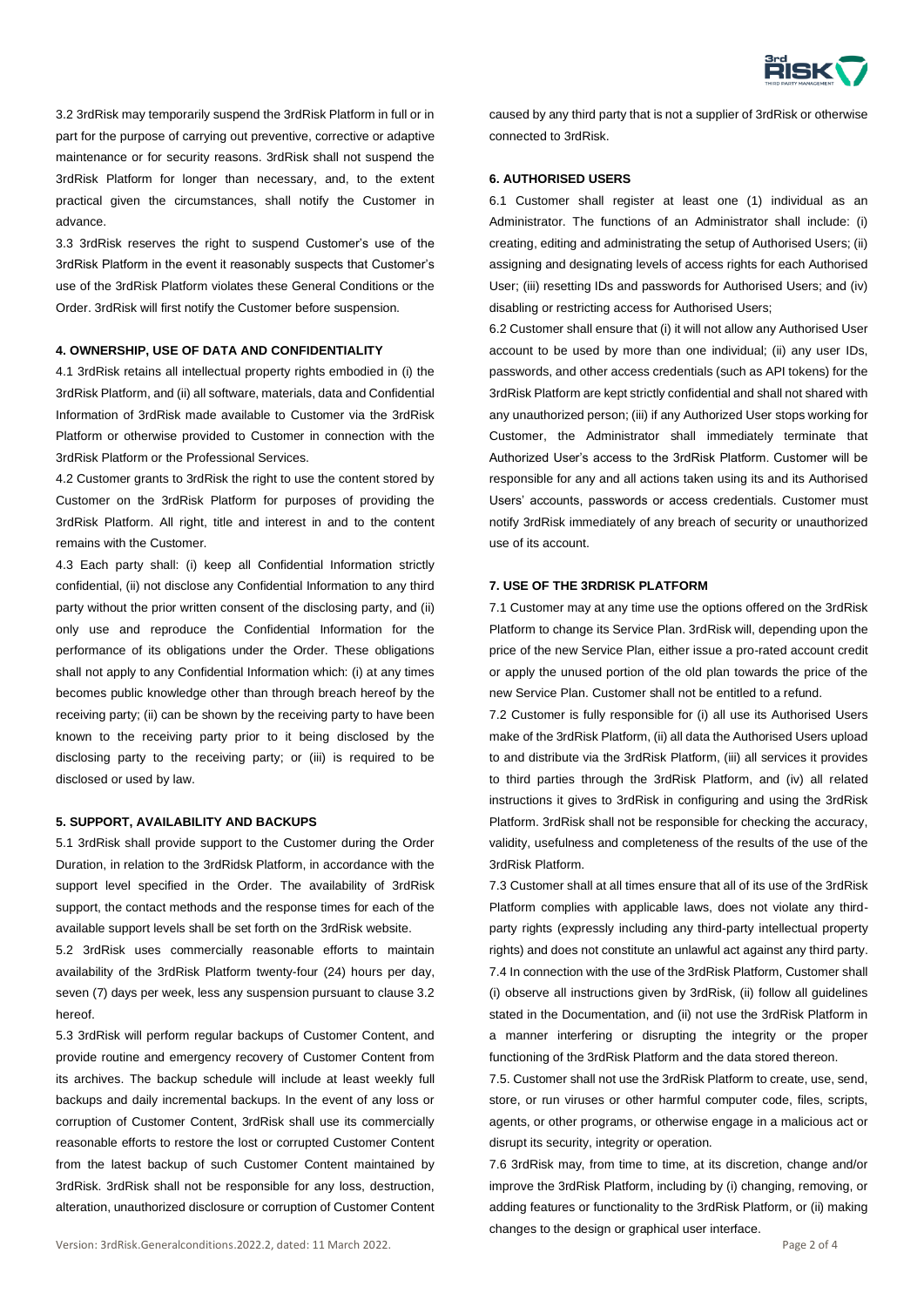

7.7 3rdRisk may at any time change or restructure the available Service Plans of the 3rdRisk Platform. In the event of a change or restructuring that negatively affects the Customer (e.g. in case of reduced functionalities, increased user limitations or increase of prices), 3rdRisk will ask the Customer to make a choice for one of the new Service Plans at least two months before the end of the applicable Order Duration.

7.8 In the event Customer accesses or uses any Third-Party Services, such Third-Party Services shall be governed solely by the terms and conditions as agreed upon by Customer with the provider of such Third-Party Services. 3rdRisk does not endorse, and shall not be responsible or liable for, and makes no representations as to any aspect of such Third-Party Services. Services provided through the 3rdRisk Platform without clear agreed upon separate terms shall be regarded as part of the 3rdRisk Platform offering as set forth herein.

### **8. PROFESSIONAL SERVICES**

8.1 Customer and 3rdRisk may enter into one or more Orders for the provision by 3rdRisk of Professional Services. 3rdRisk will perform the Professional Services, subject to the fulfilment of any responsibilities and payments due from Customer, as stated in the Order.

8.2 3rdRisk warrants that the Professional Services will be performed in a competent and workmanlike manner, in accordance with accepted industry standards and practices and all material requirements set forth in the Order. Customer will notify 3rdRisk of any breach within thirty (30) days after performance of the nonconforming Professional Services. On receipt of such notice, 3rdRisk, shall at its option, and as Customer's sole remedy, (i) use commercially reasonable efforts to re-perform the Professional Services in conformance with these warranty requirements, or (ii) terminate the Order for the affected Professional Services and refund to Customer any amounts paid for the non-conforming Professional Services.

8.3 All delivery dates and other periods stated or agreed by 3rdRisk for Professional Services are determined based on data known to 3rdRisk when it agreed or communicated such dates or periods and may be subject to change. 3rdRisk will use its reasonable efforts to observe agreed delivery dates and other periods as much as possible, subject to the Customer's timely performance of its obligations.

8.4 Professional Services are separately ordered from the 3rdRisk Platform and are not required for use of the 3rdRisk Platform. A breach by 3rdRisk of its obligations with respect to the 3rdRisk Platform shall not by itself constitute a breach by 3rdRisk of its obligations with respect to the Professional Services respectively and vice versa.

# **9. FEES AND PAYMENT**

9.1 All prices of 3rdRisk are exclusive of turnover tax (VAT) and other taxes, levies or duties imposed by governmental authorities. The Customer shall pay each invoice within sixty (60) days after the invoice date.

9.2 The Fees for the 3rdRisk Platform will be charged in advance for each payment period referred to in the Order.

Version: 3rdRisk.Generalconditions.2022.2, dated: 11 March 2022. Page 3 of 4

9.3 Fees for Professional Services are payable in accordance with the payment schedule set out in the Order or in absence thereof, monthly in arrears on the basis of actual hours spent in the past month. Fees for Professional Services are excluding applicable travel and accommodation costs which will be charged separately as incurred to provide the agreed Professional Services and which have been approved by customer in advance, except as explicitly agreed otherwise in the relevant Order.

9.4 In case of late payment and after Customer has been sent a notification to remedy within 10 days, and Customer has not remedied the payment within said term, 3rdRisk can charge the Customer the applicable Dutch statutory commercial interest rate to the outstanding amount.

9.5 If the Customer does not pay the Fees owed within the agreed period and after Customer has been sent a notification to remedy within 10 days, and Customer has not remedied the payment within said term, the Customer will be in default without any notice of default being required, in which case 3rdRisk will be entitled to temporarily suspend access to the 3rdRisk Platform or terminate the Order with immediate effect, without taking into account a notice period.

9.6 3rdRisk may not increase prices of Professional Services and the hourly rates for Professional Services during the Order Duration.

## **10. LIMITATION OF LIABILITY**

10.1 The total liability of 3rdRisk under any Order for any breach of contract, unlawful act or otherwise in any calendar year is limited to an amount equal to the total Fees actually paid by Customer to 3rdRisk during the previous full calendar year under the Order, less any refunds or credits received by Customer from 3rdRisk under such Order.

10.2 3rdRisk shall not be liable to Customer in respect of any breach of contract, unlawful act or otherwise for loss of profits, contracts or goodwill or any type of special, indirect, consequential or economic loss (including damage to business, reputation, or goodwill and loss or damage as a result of an action brought by a third party).

10.3 All Customer's claims for compensation end in any case twelve (12) months after Customer becomes known with the damaging event, unless Customer and 3rdRisk have come to a written and binding settlement for such claim or Customer has commenced legal action in accordance with clause 12.5.

10.4 3rdRisk shall in no event be liable for any damage or loss caused or alleged to be caused by or in connection with Customer's access or use of any Third-Party Services.

10.5 The Customer will indemnify, defend and hold 3rdRisk harmless from any third-party claims and related reasonable legal costs caused by or related to Customer's use of the 3rdRisk Platform, insofar such use is outside the purpose as set forth in the documentation of the 3rdRisk Platform. For any use by Customer within said purpose of the 3rd Platform, 3rdRisk will indemnify, defend, and hold Customer harmless from any third-party claims related reasonable legal costs with respect caused by or related to such Customer's use of the 3rdRisk Platform